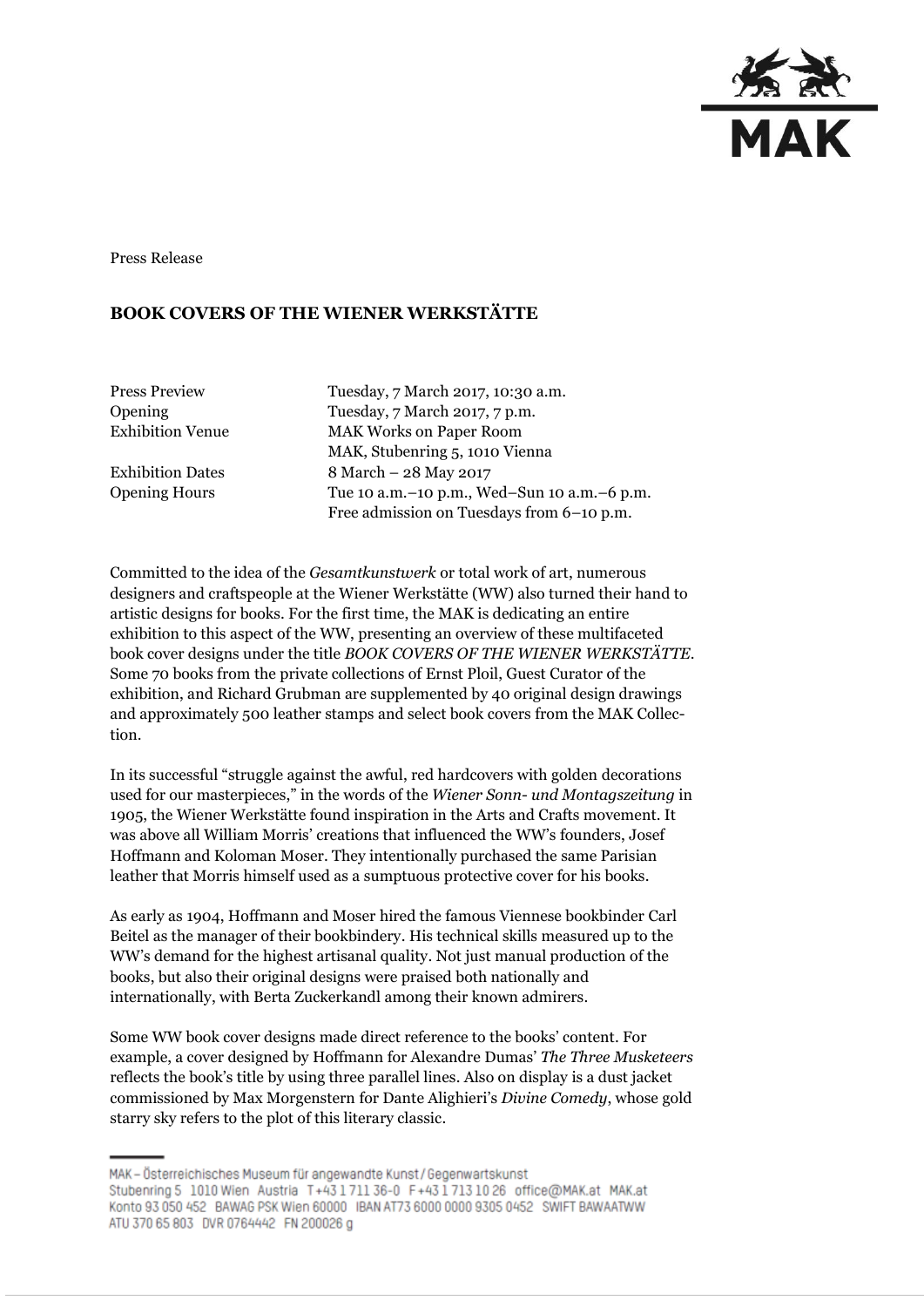

In keeping with the credo of the Wiener Werkstätte—"good materials and perfect technical execution"—the bookbindery drew on a broad technical repertoire. Among other things, they used leather inlaying, embossing, hand-gilding, and leather weaving. Carl Beitel assumed a particularly important role in the production of paste and marbled papers. Marbled paper was used in 1904 to create bindings after designs by Koloman Moser: Adele Bloch-Bauer is named as the WW's first customer in the catalog of works. The most common material used was kid leather, so-called "morocco." Occasionally fabrics—and more rarely exotic types of leather such as crocodile, snake, undulate ray, lizard, or even frog skin—were also used.

Stylistically, geometric forms and abstract floral elements dominated the early designs by Hoffmann and Moser. For several years after Moser's departure from the WW in 1907, Hoffmann acted as the sole designer of book covers until Eduard Josef Wimmer-Wisgrill came to support him from 1910.

The post-1918 era partly saw a more playful and opulent design style: in addition to Dagobert Peche and Julius Zimpel, female artists such as Irene Schaschl-Schuster, Anny Schröder, Hilde Jesser, Fritzi Löw, Gudrun Baudisch, Kitty and Felice Rix, Mathilde Flögl, and Maria Likarz-Strauss also designed book covers. Naturalistically figurative motifs as well as bouquets or vases of flowers were typical of the dust jackets designed and hand-painted, partly embossed or stamped by women.

In contrast, Hoffmann's ideas from the same period stand out for the extremely refined simplicity of their decoration. From 1924 he used rhythmically concatenated undulating profiles as a decorative element. This wave profile can even be identified in his buildings, including the Austrian pavilion for the *Exposition internationale des Arts décoratifs et industriels modernes* in Paris in 1925.

From 1927 another variety of book covers emerged on which profiled geometric and subsequently leather-covered wooden grids were applied. An example of this is a guest book for one of Hoffmann's companions, the librarian of the Austrian Museum of Art and Industry, Hans Ankwicz-Kleehoven.

With their wealth of ideas and professional artisanal execution, the book covers of the Wiener Werkstätte were a considerable source of inspiration for Austrian book art.

Press photos are available for download at MAK.at/en/press.

## **For their generous support we would like to thank** Richard Grubman Ernst Ploil